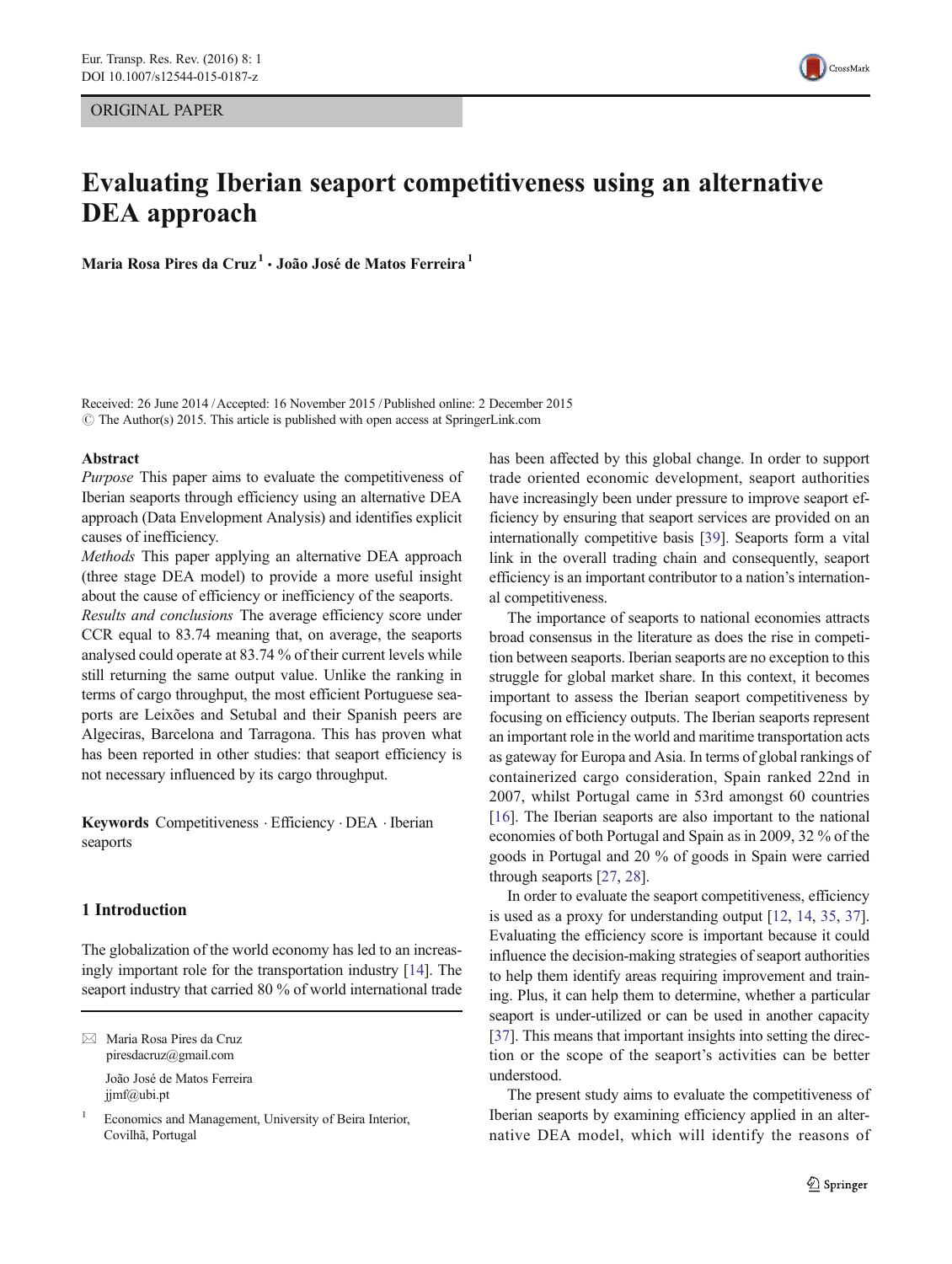efficiency or inefficiency of the seaports and consequently how they can improve it. The DEA analysis is a mathematical programming based method that converts multiple input and output measures into a single summary measure of production efficiency. According to Song et al. [[38\]](#page-8-0), DEA is a method for benchmarking production units' productivity, profitability or any other criteria that could be assessed based on the available input and output variables. This methodology has been applied in many seaports but few compare the efficiency of Iberian seaports. In a previous study, Dias et al. [[17](#page-8-0)] applied DEA to Iberian seaports but focused on container terminals. There are also some other studies [[4,](#page-7-0) [5,](#page-7-0) [7](#page-8-0), [9,](#page-8-0) [17](#page-8-0), [23,](#page-8-0) [32\]](#page-8-0) dealing with Portuguese and Spanish seaports efficiency issues but separately or in conjunction with other European seaports. Furthermore, none of these studies identify the cause of efficiency or inefficiency of seaports that can help inefficient seaports to improve their efficiency. Iberian seaports play an important role in the development of their economies and this has implications on the way seaports can improve their performance. Thus, it is crucial to found out the how the seaports can improve their efficiency and how could be implemented. A modern, efficient seaport system has benefit for all sectors of the economy. The proposed alternative DEA approach will provide information about the efficiency in three stages: productivity, profitability and overall output in order to support management decisions of seaports operators, their competitive strategy and to better understand the real source of efficiency/inefficiency. The most popular Iberian seaports of each country were selected for this study.

The remainder of the paper is organized as follows. Section 2 provides a brief literature review on seaport efficiency analysis. Section [3](#page-2-0) explains the methodology namely the method and the variables used. Section [4](#page-4-0) reports the results of the alternative DEA approach used and identify the cause of efficiency or inefficiency of the seaports. Finally, Section [5](#page-6-0) sets out the article's conclusions.

#### 2 Literature review

Managers of seaports are often under great pressure to improve their competitiveness due to time and cost reasons [\[15,](#page-8-0) [22](#page-8-0)]. Traditionally, the indicators to measure seaport competitiveness are based on cost and technical efficiency in handling ships and cargo [\[15](#page-8-0)]. This has meant that the scope of a seaport to increase its level of competitiveness is enhanced when it can offer technical efficiency and lower costs, and capitalize on its strategic advantages and core competencies in delivering efficient, cost-competitive services to its users. Thus, it is important to measure efficiency to help seaport management planning and control activities and this has received considerable attention by both management practitioners and theorists.

Lovell [[31\]](#page-8-0) suggests that there are two fundamental reasons why it is important to measure efficiency. Firstly, they are indicators of the success achieved by production units and thus provide a basis for their evaluation. Secondly, they enable us to explore hypotheses concerning the sources of efficiency and productivity differentials. Identifying these sources is essential to instituting both public policy and private business strategies that are designed to enhance overall performance. Seaport efficiency is not only a powerful management tool for seaport operators, but also constitutes a most important input for informing regional and national seaport planning and operations [\[14,](#page-8-0) [35](#page-8-0)]. This means that an efficient seaport raises the productivity of prime factors of production (labour and capital) and profitability of the producing units thereby permitting higher levels of output, income, and employment [[18\]](#page-8-0).

In Europe, seaport efficiency is a major issue in economics debates due to the intense pressure that competition exerts on prices and thereby economic standards of living for citizens [\[8](#page-8-0)]. Competition between European seaports focuses mainly upon their capacities to attract maximum cargo volumes [[19\]](#page-8-0). This competitive pressure derives from two evolutionary processes. The first one being the deregulation of former national markets fostering competition between domestic seaports. The second is the adoption of the European Union's Single Market Program and developments in overland infrastructures boosts competition between domestic and international seaports [[25](#page-8-0)].

Most recently, a growing body of literature deploying a variety of approaches has emerged dealing with efficiency issues in seaports [\[4](#page-7-0), [9](#page-8-0), [12](#page-8-0), [13,](#page-8-0) [17,](#page-8-0) [23,](#page-8-0) [32,](#page-8-0) [35](#page-8-0), [36](#page-8-0)]. The basic premise underlying the concept of efficiency is that no output can be produced without resources (inputs) and that these resources are scarce. Consequently, there is a limit to the volume of output (commodities) susceptible to production.

The traditional methodology for measuring efficiency in economics has been the production frontier approach based on principles from statistics and econometrics [\[11\]](#page-8-0). These functions, which are estimated to determine efficiency, are also known as stochastic frontier approach (SFA). During the last few decades, however, an alternative methodology to the SFA knows as the DEA has been developed with its application growing rapidly in popularity in recent times [[12,](#page-8-0) [17,](#page-8-0) [23,](#page-8-0) [40\]](#page-8-0). Both the DEA and the SFA approaches have been applied to study seaport productive efficiency due to the sheer importance of improving their productivity levels. Cullinane et al. [\[15\]](#page-8-0) put forward a detailed synthesis on the application of these techniques in seaports and applied them to the world's largest container seaports. Cullinane et al. found that the technical efficiency indexed rankings obtained using DEA and SFA have similar functionality. The two categories of methodologies display specific strengths and weakness. The strength of SFA is the fact that adapts econometric techniques for the efficiency estimation. However, econometric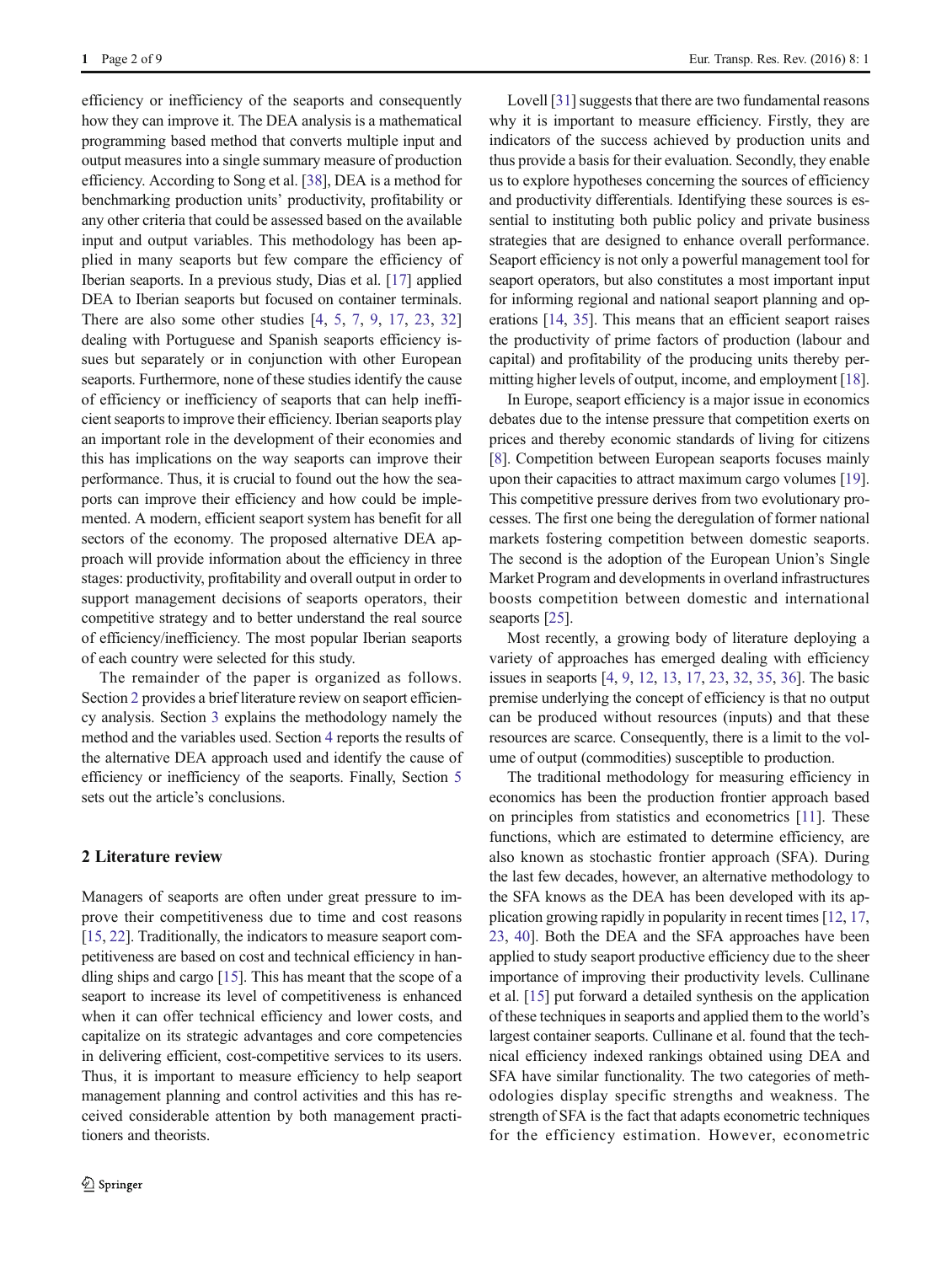<span id="page-2-0"></span>approaches come up with strong prior assumptions about the production technology of seaports, since the true production technology is unknown [[33\]](#page-8-0). The strengths of DEA are the possibility to accommodate multiple inputs and multiple outputs within a single measurement of efficiency and it does not impose a specified functional form to modelling and calculating the efficiency of a decision making unit (DMU). On the other hand, since DEA is a non-parametric technique, statistical hypothesis testing is difficult to obtain.

According to Sharma and Yu [[37\]](#page-8-0), DEA models are classifiable according to the type of envelopment surface and the orientation. There are two basic types of envelopment surfaces in DEA known as constant returns-to-scale and variable returns- to-scale surfaces. The first DEA model, DEA-CCR (Charnes, Cooper and Rhodes) was introduced by Charnes et al. [[10\]](#page-8-0) and assumes constant returns to scale so that a change in the input level leads to an equi-proportionate change in the output level. On the other hand, the DEA-BCC (Banker, Charnes and Cooper) model introduced by Banker et al. [\[3\]](#page-7-0) assumes variable returns to scale where performance is bounded by a piecewise linear frontier. According to Gollani and Roll [\[24\]](#page-8-0), the CCR model identifies overall technical efficiency (pure technical efficiency and scale efficiencies), while the BCC, pure technical efficiency only. The concept of scale efficiency was first introduced by Farrell [\[21\]](#page-8-0), which can be simply defined as the relationship between a seaport's per unit average production cost and volume. This differentiation is based on the definition of technical efficiency by Fare et al. [\[20\]](#page-8-0) who stated that it has been decomposed into the product of measures of scale efficiency and pure technical efficiency. Another researcher Barros [[6\]](#page-8-0) interpreted pure technical efficiency as managerial skills, thereby assuming overall technical efficiency is due to managerial skills and scale effects. This leads to a ratio of the overall technical efficiency scores to pure technical efficiency scores provides a scale efficiency measurement. Therefore, when a DMU is inefficient in CCR models and turns out to be efficient in BCC models, signifying that the dominant source of inefficiency is due to scale efficiency.

In regards to orientation, DEA models are also classified as input oriented, output oriented, or additive (both inputs and outputs are optimized) based upon the direction of inefficient unit projections into the frontier [[37](#page-8-0)]. The input-oriented model focuses on how much inputs can be reduced while maintaining the same level of output, whilst the output-oriented model focuses on how much can output(s) increase but also keeping the level of inputs constant. The input-oriented models used to measure seaport efficiency were used by Barros [\[4](#page-7-0)], Barros and Athanassiou [[7\]](#page-8-0), Park and De [[35\]](#page-8-0) and Cullinane et al. [[14\]](#page-8-0), while Cullinane et al. [[13\]](#page-8-0) whilst Dias et al. [\[17](#page-8-0)] used the output-oriented model. According to Cullinane et al. [\[13](#page-8-0)], the input-oriented model is closely related to operational and managerial issues, whilst the output-oriented model is more related to planning and strategies.

Since its beginning in 1978, DEA approach has been widely utilised to analyse relative efficiency and has covered a wide area of applications and theoretical extensions. One of these theoretical extensions of general DEA was proposed by Park and De [[35\]](#page-8-0). Park and De [\[35](#page-8-0)] developed an alternative approach to efficiency measurement of seaports using DEA, which they refer to as a "Four-Stage DEA Method": i) productivity; ii) profitability; iii) marketability, and iv) overall efficiency. This involves the disaggregation of the overall efficiency model into its constituent components thereby generating better insights into the real sources of efficiency. Tongzon [\[39](#page-8-0)] adopted the super-efficiency DEA models to allow the ranking of the efficient seaports. Another researcher Lee et al. [\[30](#page-8-0)] employed the recursive DEA model, which constitutes a multi stage DEA model. Many researchers have implemented contemporaneous and windows analysis to examine the efficiency in intervals of time [[1,](#page-7-0) [17](#page-8-0), [20,](#page-8-0) [29](#page-8-0), [36\]](#page-8-0). Hung et al. [[26](#page-8-0)] used the bootstrapped DEA in order to reduce the statistical noise of the basic DEA models.

## 3 Methodology

The most representative Iberian seaports of each country were selected for this study. In Portugal the five biggest seaports were selected for analysis in this study (Sines, Lisboa, Leixões, Setubal, and Aveiro). Overall, in 2009 these seaports represent 97.39 % of total traffic. In Spain, the top five seaports, Algeciras, Valencia, Barcelona, Bilbau, and Tarragona were selected, which in 2009 accounted for 59.61 % of total traffic. Figure [1](#page-3-0) displays the locations of the main Iberian (Portugal and Spanish) seaports.

For assessing the differences in the efficiency of Iberian seaports, DEA was the statistical technique adopted. The choice of DEA is primarily based on the strengths of this method and on the fact that the econometric models with a small number of seaports (the case of our sample) may turn out to be inefficient and instable. The alternative DEA approach suggested by Park and De [[35](#page-8-0)] is applied in order to achieve the proposed objective. This methodology represents as an extension of general DEA. There are, however, certain basic differences between general DEA and this proposed alternative DEA that make it more useful to achieve our goals. Firstly, conventional DEA methods usually measure the overall efficiency by using specific input and output variables but the proposed alternative DEA divides the overall efficiency into several stages by transforming the inputs and outputs in each stages. Secondly, the four-stage DEA method also shows the role of the inputs and outputs according to the stages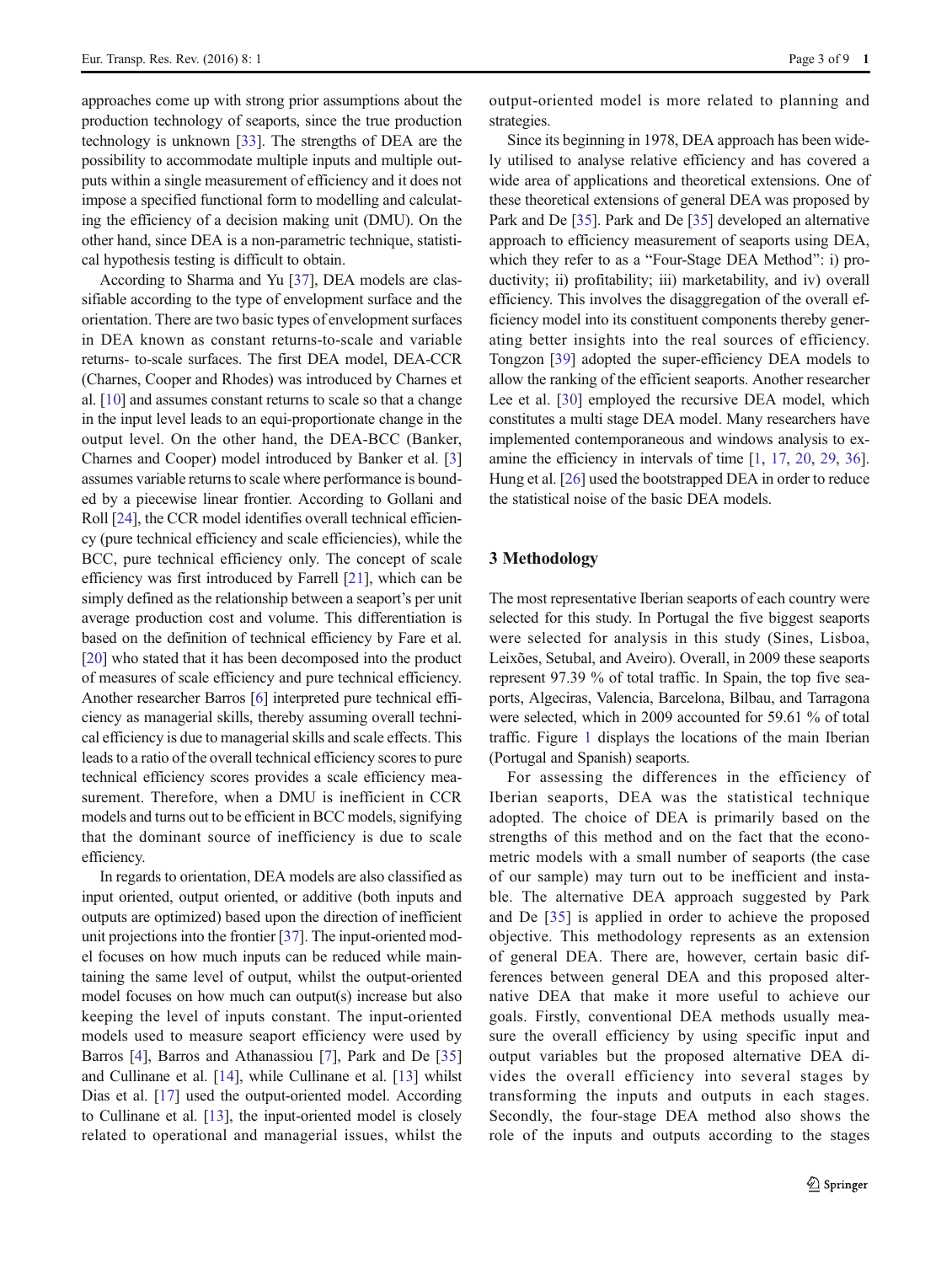<span id="page-3-0"></span>

Fig. 1 Iberian seaports location. Source: APA [[2\]](#page-7-0)

differently. Thirdly, policy planners can analyse a situation correctly, and suggest solutions for enhancing the efficiency of each individual DMU, because this methodology allow understanding the real source of efficiency/inefficiency.

Without precise information on the return-to-scale of the seaport production function and for greater scope of comparison, the CCR and BCC models are applied to analyse seaport efficiency. The input oriented-based approach is adopted because the seaports have better control over inputs than outputs. Given that productive output is fairly predictable in the short and medium term, an input-oriented model is most appropriate to the analysis of seaport production.

The mathematic formulation of DEA is: Consider n DMUs, when each DMU  $j$  ( $j = 1,...,n$ ) uses m inputs  $X_i = (X_{1i}, X_{2i})$ ... $X_{\text{mi}}$ ) > 0 for producing *s* outputs Yj = (Y<sub>1j</sub>,Y<sub>2j</sub>,...Y<sub>sj</sub>) > 0. The DEA efficiency score  $h_{io}$  in CCR model can be obtained by solving the following fractional program:

Maximize 
$$
h_{j0} = \sum_{r=1}^{s} u_r y_{rj0} / \sum_{i=1}^{m} v_i x_{ij0}
$$
  
\nSubject to  $\sum_{r=1}^{s} u_r y_{rj} / \sum_{i=1}^{m} v_i x_{ij} \le 1, j = 1..., n,$   
\n $u_r, v_i \ge 0 \text{ for } r = 1, ......., s \text{ and } i = 1, ......., m.$  (1)

Where  $y_{ri}$  = amount of output r from unit j,  $x_{ii}$  = amount of input *i* from unit *j*,  $u_r$  = weight given to output *r*,  $v_i$  = weight given to input *i*,  $n =$  total number of units,  $s =$  total number of outputs,  $m =$  total number of inputs.

The weights are all positive and the ratios are bounded by 100 %. If a DMU reaches the max possible value of 100 % it is considered efficient, otherwise it is inefficient. The formulation of (1) can be translated into a linear program, which can be solving relatively easily, and a DEA solves n linear program, one for each unit:

Maximize 
$$
h_{jo} = \sum_{r=1}^{s} u_r y_{rjo}
$$
  
\nSubject to:  $\sum_{i=1}^{m} v_i x_{ijo} = 1$ , (2)  
\n
$$
\sum_{r=1}^{s} u_r y_{rj} - \sum_{i=1}^{m} v_i x_{ij} \le 0, j = 1..., n,
$$
\n $u_r, v_i \ge \epsilon \text{ for } r = 1, ...., s \text{ and } i = 1, ...., m.$ 

Where is defined as an infinitesimal constant (a non-Archimedean quantity).

The BCC model can be defined by adding the constraint  $z_{j_0} = 1 - \sum_{r=1}^{m} v_i x_{ij_0}$  as show in model 3.

Maximize 
$$
h_{jo} = \sum_{r=1}^{s} u_r y_{rjo} + z_{j_0}
$$
  
\nSubject to: 
$$
\sum_{i=1}^{m} v_i x_{ijo} + z_{j_0}
$$
\n
$$
\sum_{r=1}^{s} u_r y_{rj} - \sum_{i=1}^{m} v_i x_{ij} + z_{j_0} \le 0, j = 1, ..., n,
$$
\n
$$
u_r, v_i \ge \varepsilon \quad \text{for } r = 1, ..., s \text{ and } i = 1, ..., m.
$$

The first step in conducting relative efficiency analysis is to define the characteristics that best describe seaport performance [\[36](#page-8-0)]. Second, we have to take into account the unit number to define the variables or the number of variables for a determined sample. Norman and Stoker [\[34\]](#page-8-0) suggest that the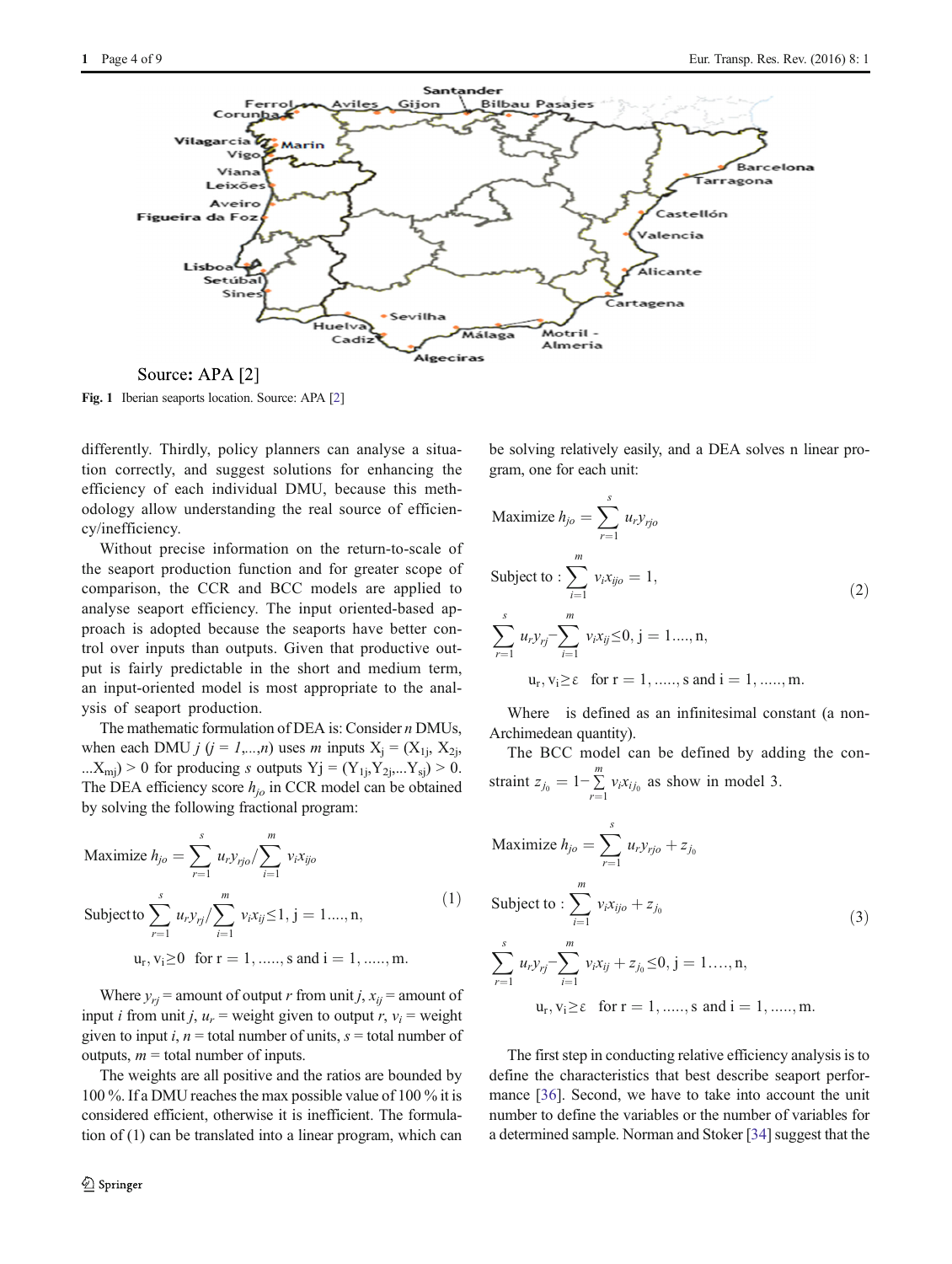<span id="page-4-0"></span>minimum number of firms that should be considered is 20 or, alternatively, that a general guideline for the minimum number of units making up the sample for evaluation is at least twice the sum of the inputs and outputs. In general, the number of test units should be considerably greater than the total number of variables [[37\]](#page-8-0). As we chose the ten biggest Iberian seaports, to ensure we meet the conditions above we need five variables  $[10 \ge 2(5)]$  for each analytical process.

The chosen variables derived from our review of the DEA literature on seaports. In relation to inputs, all seaport studies use capital and labour as inputs. The labour input is usually either the number of employees [[4](#page-7-0), [5](#page-7-0), [7](#page-8-0), [17\]](#page-8-0) or the total of wages paid [\[32\]](#page-8-0). The most common measures of capital are: the net value of fixed capital [[7](#page-8-0)]; the book value of assets [[4,](#page-7-0) [5\]](#page-7-0); depreciation expenditure [[32\]](#page-8-0). Others authors include factors such as 'other expenditure' to represent intermediate inputs [\[32\]](#page-8-0).

Two variables were selected as inputs in this study: i) labour (number of employees) and ii) capital (fixed assets), with the following five variables as outputs: i) cargo throughput, ii) net income, iii) turnover, iv) ships handled, and v) market share. With the exception of i) and ii), the role of each variable is changed from input to output and vice versa in each stage. Instead of the four stages (productivity, profitability, marketability and overall efficiency) proposed by Park and De [[35\]](#page-8-0), we used three stages (productivity, profitability, and overall efficiency) due to the difficulties in obtaining data measuring the marketability stage, namely customer satisfaction. In order to measure the marketability stage Park and De [\[35\]](#page-8-0) suggest using as input "revenue" and output "customer satisfaction". Although there are other proxies to measure marketability in business service, as perceived value by the customer and customer expectations, these have not been applied to seaports, yet. The reason for this lack lies in the nature of the complex activity of this sector which difficult the measurement of those proxies. Indeed, we do not use marketability stage but it does

not bring inconvenience to attain our goal because the stages adopted will allow analysing the efficiency in terms of productivity, profitability and overall efficiency.

The three-stage is measured as follows:

- Stage 1 Productivity: input (number of employees, fixed assets) and output (cargo throughput, number of ships handled),
- Stage 2 Profitability: input (cargo throughput, number of ships handled) and output (turnover, net income, market share),
- Stage 3 Overall efficiency: input (number of employees, fixed assets) and output (cargo throughput, number of ships handled, turnover).

All the data in this study is obtained either from official seaport websites, namely from the annual financial reports, or following email contact from the seaport authorities themselves. The software Frontier Analyst 4 is employed to derive a solution for the (2) and (3) DEA model. Table 1 shows the input and output values of the ten Iberian seaports.

## 4 Results

To validate the variables chosen, we calculate the correlation coefficients and estimate multiple regression. Table [2](#page-5-0) shows the Pearson correlations calculated by the two inputs and the three outputs adopted for overall efficiency.

Multiple regressions are deployed to determine the kind of relationship between inputs and outputs. Table [3](#page-5-0) details the coefficient of determination  $(R^2)$  values showing how the proportion of variation in the dependent variables turnover, ships handled and cargo throughput explained by the regression model are 0.943, 0.880, and 0.740 respectively. As the significance value is less than 0.05, the variables labour (No) and

| Seaports     | Variables                   |                                      |                                   |                                    |                              |                        |  |  |  |
|--------------|-----------------------------|--------------------------------------|-----------------------------------|------------------------------------|------------------------------|------------------------|--|--|--|
|              | Labour<br>(N <sub>0</sub> ) | Fixed asset<br>$(1000 \text{ euro})$ | Turnover<br>$(1000 \text{ euro})$ | Ships handled<br>(N <sub>0</sub> ) | Cargo throughput<br>(1000 t) | Market share<br>$(\%)$ |  |  |  |
| <b>Sines</b> | 210                         | 381,989                              | 30,293                            | 1479                               | 24,378                       | 8                      |  |  |  |
| Leixões      | 218                         | 260,393                              | 40,886                            | 2610                               | 14,143                       | 5                      |  |  |  |
| Lisboa       | 339                         | 370,341                              | 49,727                            | 3219                               | 11,712                       | 4                      |  |  |  |
| Setúbal      | 181                         | 91,753                               | 17,139                            | 1321                               | 5860                         | $\overline{2}$         |  |  |  |
| Aveiro       | 113                         | 299,810                              | 10,679                            | 848                                | 3007                         | 1                      |  |  |  |
| Algeciras    | 347                         | 749,348                              | 83,882                            | 24,852                             | 69,911                       | 23                     |  |  |  |
| Valencia     | 386                         | 1,320,478                            | 104,882                           | 6806                               | 62,222                       | 20                     |  |  |  |
| Barcelona    | 161                         | 1,746,508                            | 162,197                           | 8418                               | 50,884                       | 17                     |  |  |  |
| Bilbau       | 264                         | 776,222                              | 59,500                            | 3042                               | 32,390                       | 11                     |  |  |  |
| Tarragona    | 183                         | 464,965                              | 53,412                            | 3012                               | 31,703                       | 10                     |  |  |  |

Table 1 Inputs and outputs values of Iberian seaports research, 2009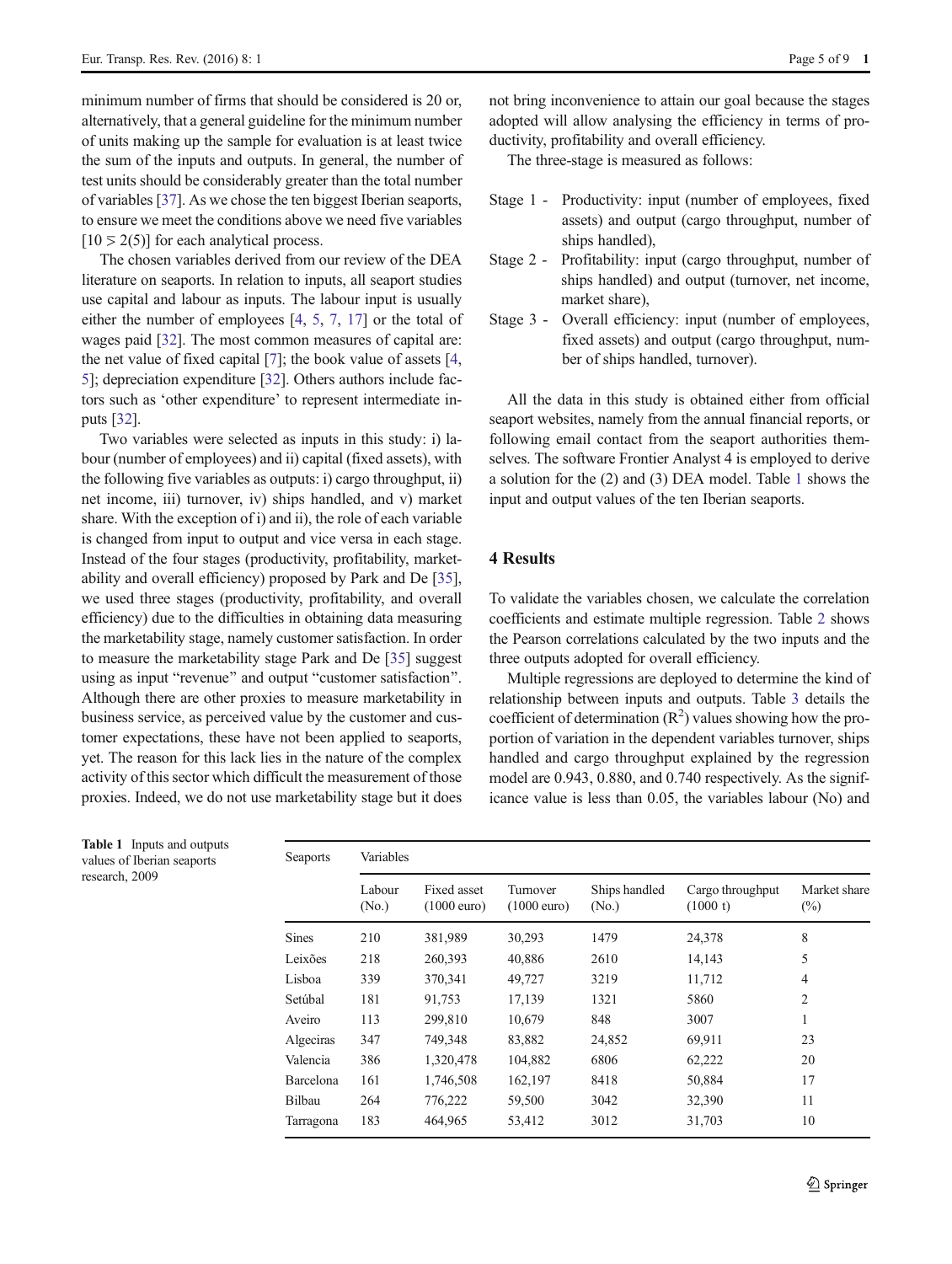|                   | Labour (No.) | Fixed asset | Turnover | Ships handled (No.) | Cargo throughput |
|-------------------|--------------|-------------|----------|---------------------|------------------|
| No. labour        | $1.000*$     |             |          |                     |                  |
| Fixed asset       | 0.182        | $1.000*$    |          |                     |                  |
| Turnover          | 0.281        | $0.965*$    | $1.000*$ |                     |                  |
| No. ships handled | 0.295        | $0.930*$    | $0.958*$ | $1.000*$            |                  |
| Cargo throughput  | $0.565*$     | $0.740*$    | $0.779*$ | $0.672*$            | $1.000*$         |

\*Correlation is significant at 0.05 levels

fixed asset generate a significant and unique contribution towards predicting the dependent variables (turnover, ships handled, and cargo throughput).

Table [4](#page-6-0) provides the results from the DEA-CCR and DEA-BCC models across the three stages adopted.

The most important findings in Table [4](#page-6-0) are as follows. Firstly, all seaports in the two models return a 100 % profitability score. Hence, when comparing cargo throughput, the number of ships handled with turnover, net income and market share, all seaports are efficient.

Secondly, in terms of overall efficiency, the seaports of Leixões, Setúbal, Algeciras, Barcelona and Tarragona attain a 100 % efficiency score in the two models, meaning they performed the best amongst this group and represent benchmark reference seaports on the Iberian Peninsula. Bonilla et al. [\[9](#page-8-0)] based on 23 Spanish seaports conclude that when we compare the traffics with the available equipment of the different seaports of the Spanish system, the efficiency measure presents high contrasts. The seaports of Algeciras and Tarragona also were considered in their studies as efficient seaports against seaports with a low efficiency level as Bilbau seaport.

Thirdly, beyond these seaports, Aveiro seaport turns out efficient when BCC model is applied, indicating that its dominant source of inefficiency is due to scale efficiency. In other words, when analysed the pure technical efficiency, this seaport is efficient but in terms of overall technical efficiency (pure technical efficiency and scale efficiency) this seaport is inefficient. As previous research by Barros and Athanassiou [\[7](#page-8-0)], Barros [\[6](#page-8-0)] and Cullinane et al. [\[14\]](#page-8-0) suggest, the dominant source of inefficiency in this seaport could be due to scale economies. This means that the Aveiro seaport has been

Table 3 Regression results on inputs and outputs

| Inputs       | Outputs    |                     |                  |  |  |  |  |
|--------------|------------|---------------------|------------------|--|--|--|--|
|              | Turnover   | Ships handled (No.) | Cargo throughput |  |  |  |  |
| Labour (No.) | 54.723     | 3.467               | 116.064          |  |  |  |  |
| Fixed asset  | 0.087      | 0.004               | 0.031            |  |  |  |  |
| Constant     | $-6283.21$ | $-215.529$          | $-16,895.3$      |  |  |  |  |
| $R^2$        | 0.943      | 0.880               | 0.740            |  |  |  |  |
| P value      | 0.000      | 0.001               | 0.009            |  |  |  |  |

<span id="page-5-0"></span>1 Page 6 of 9 Eur. Transp. Res. Rev. (2016) 8: 1

inefficient in exploiting the economies of scale given the scale of operations and seaports achieve economies of scale when an increase in output is accompanied by a lower unit cost of production. In analysing all the ten seaports, Aveiro is the smaller and without deepwater, the number of ship calls is lower, so it's more difficult to taking advantage of scale economies. About this aspect, Barros [[4](#page-7-0)] concludes that an organisational governance environment, with accountability, transparency and efficiency incentives, is needed to overcome the deficits in technical and allocative efficiencies observed in the Portuguese seaports analysed.

Fourthly, the seaports of Setubal and Tarragona made good use of their inputs to produce outputs, even though they are small seaports in their respective countries when compared with the biggest five. This complements what has been reported in other studies [[1](#page-7-0), [13](#page-8-0), [39\]](#page-8-0), seaport efficiency is not necessary influenced by its cargo throughput. In addition, Al-Eraqui et al. [[1\]](#page-7-0) studied 22 seaports in the Middle East and East African region and concluded that the small seaports (Mukalla Yemen, Bander Abbas Iran) are efficient while large seaports (Jeddah Saudi, Dammam Saudi) are inefficient. Another study by Cullinan et al. [\[13](#page-8-0)] applied to 25 world container seaports concluded that the efficiency of a seaport is not significantly influenced by its size. Tongzon [\[39\]](#page-8-0) have analysed 16 world seaports and found an indistinct relationship between size and efficiency level. Garcia-Alonso e Martin-Bofarull [[23\]](#page-8-0) concludes that seaport authorities should not base their success in competing with other seaports for maritime traffic on the volume of their expenditure on infrastructure. Although the resulting gains in efficiency are essential, these do not necessarily derive from the size of the investment because they do not always depend on the increase in the size of the seaport's installations.

Fifthly, despite the Park and De [[35](#page-8-0)] results about 11 Korean seaports that found overall efficiency stage is low compared to productivity, we found overall efficiency stage is high compared to productivity for all the seaports under study. Since overall and productivity efficiency differ in the output "turnover", this may mean that this is a critical output to the Iberian seaport efficiency score.

Finally, the average efficiency score under CCR and BCC is equal to 83.74 and 94.64 % respectively, meaning that, on average, the seaports analysed could operate at 83.74 % and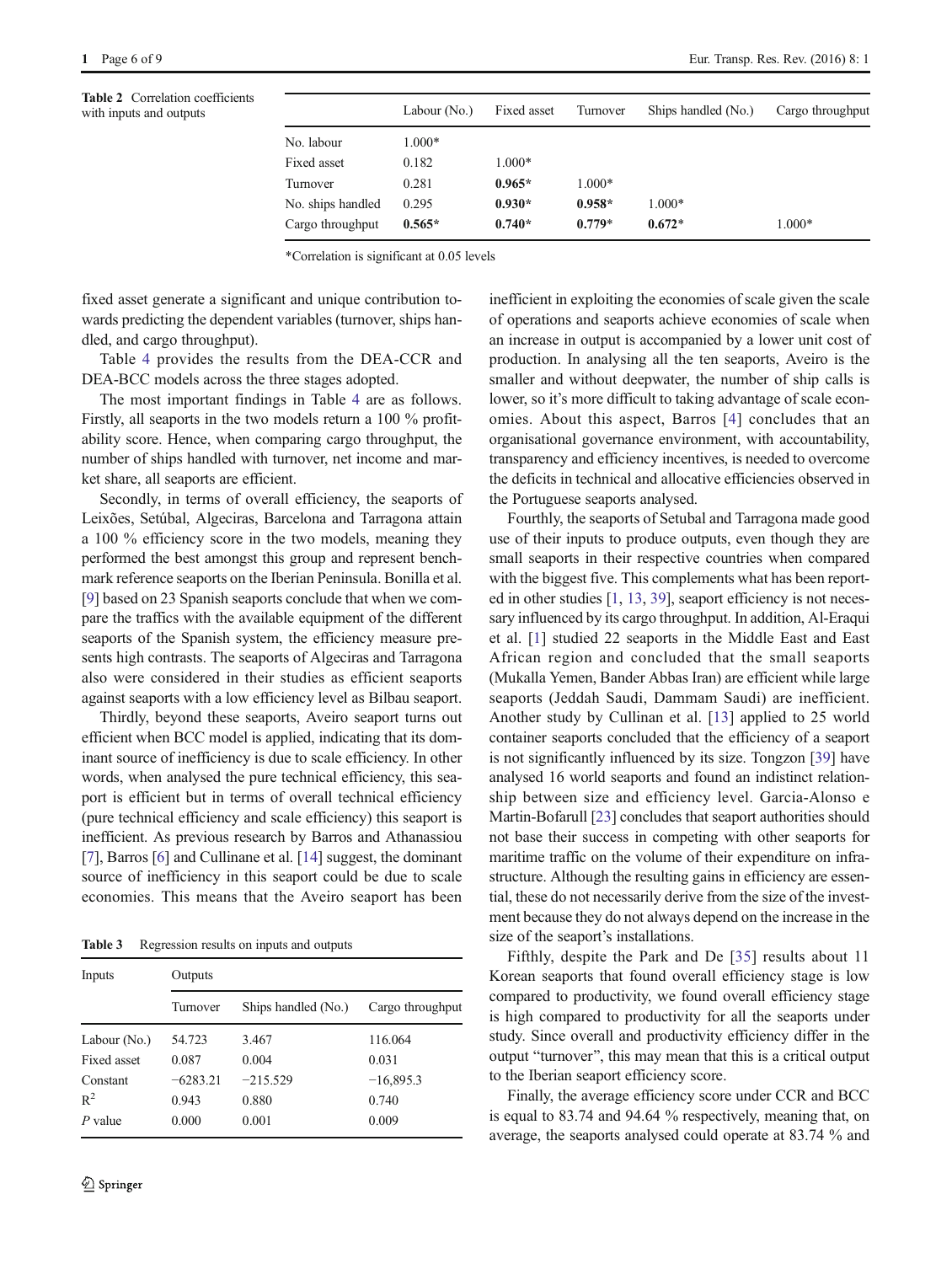<span id="page-6-0"></span>

| Seaports     | Country  | <b>CCR</b>                                |                                            |                                                 | <b>BCC</b>                                |                                            |                                                 |
|--------------|----------|-------------------------------------------|--------------------------------------------|-------------------------------------------------|-------------------------------------------|--------------------------------------------|-------------------------------------------------|
|              |          | Productivity<br>(Stage 1) $(\frac{9}{0})$ | Profitability<br>(Stage 2) $(\frac{9}{0})$ | Overall efficiency<br>(Stage 3) $(\frac{9}{0})$ | Productivity<br>(Stage 1) $(\frac{9}{6})$ | Profitability<br>(Stage 2) $(\frac{9}{0})$ | Overall efficiency<br>(Stage 3) $(\frac{9}{0})$ |
| <b>Sines</b> | Portugal | 68.4                                      | 100.00                                     | 69.19                                           | 90.6                                      | 100.00                                     | 90.6                                            |
| Leixões      | Portugal | 58.2                                      | 100.00                                     | 100.00                                          | 84.00                                     | 100.00                                     | 100.00                                          |
| Lisboa       | Portugal | 33.9                                      | 100.00                                     | 84.41                                           | 53.8                                      | 100.00                                     | 97.5                                            |
| Setúbal      | Portugal | 68.5                                      | 100.00                                     | 100.00                                          | 100.00                                    | 100.00                                     | 100.00                                          |
| Aveiro       | Portugal | 12.8                                      | 100.00                                     | 30.66                                           | 100.00                                    | 100.00                                     | 100.00                                          |
| Algeciras    | Spain    | 100.0                                     | 100.00                                     | 100.00                                          | 100.00                                    | 100.00                                     | 100.00                                          |
| Valencia     | Spain    | 76.3                                      | 100.00                                     | 84.75                                           | 77.2                                      | 100.00                                     | 89.7                                            |
| Barcelona    | Spain    | 100.0                                     | 100.00                                     | 100.00                                          | 100.00                                    | 100.00                                     | 100.00                                          |
| Bilbau       | Spain    | 57.8                                      | 100.00                                     | 68.34                                           | 68.4                                      | 100.00                                     | 68.6                                            |
| Tarragona    | Spain    | 83.9                                      | 100.00                                     | 100.00                                          | 100.00                                    | 100.00                                     | 100.00                                          |
| Mean         |          | 65.98                                     | 100.00                                     | 83.74                                           | 87.40                                     | 100.00                                     | 94.64                                           |

94.64 % of their current levels while still returning the same output value. Dias et al. [[17\]](#page-8-0) have found that the majority of container terminals studied (10 container terminals of Iberian Peninsula) are efficient with different levels of performance. For more information, we need to analyse the input/output contributions across the three stages (Table 5) and the input reductions and or output increases needed to render the individually inefficient seaports efficient (Table [6\)](#page-7-0). Table 5 shows that apart from the seaports of Sines and Algeciras, the variable "turnover" is the output which contributes most to the efficiency score of the seaports under study. Table [6](#page-7-0) sets out the percentage by which inefficient seaports need to either decrease their inputs or increase their outputs in order to become 100 % efficient, when compared with the others seaports. This information might help inefficient seaports improve their efficiency. As can be seen in Table [6,](#page-7-0) Aveiro seaport needs not only to reduce fixed assets and the amount of labour by 69.34 % but also increase cargo throughput by 33.30 %, while maintaining the same level of turnover and ships handled, in order to become efficient. Sines seaport

needs to reduce fixed assets by 60.81 %, the amount of labour by 34.91 % and increase ship handled by 480.61 %, while maintaining the same level of turnover and cargo throughput. Lisboa seaport needs to reduce fixed assets and the amount of labour by 15.59 % and increase cargo throughput by 46.73 and ship handled by 0.27 %. Valencia and Bilbau seaports needs to reduce fixed assets and the amount of labour by 15.25 % and 31.66 % respectively, and increase ships handled by 69.86 % and 8.94 %, while maintaining the same level of turnover and cargo throughput. These results corroborate with Park and De [[35](#page-8-0)] study that found all seaports should decrease their input amount and increase output amount to become more efficient.

#### 5 Conclusions

In order to support trade oriented economic development, seaport authorities have increasingly been put under pressure to improve efficiency by ensuring that seaport services are

| <b>Lable</b> $\sigma$ impublique<br>contributions |              | Fixed asset | Labor $(N0)$ | Turnover | Ships handled (No.) | Cargo throughput |
|---------------------------------------------------|--------------|-------------|--------------|----------|---------------------|------------------|
|                                                   | <b>Sines</b> | 100.00      | 0.00         | 32.82    | 0.00                | 67.18            |
|                                                   | Leixões      | 54.09       | 45.91        | 100.00   | 0.00                | 0.00             |
|                                                   | Lisboa       | 84.91       | 15.09        | 100.00   | 0.00                | 0.00             |
|                                                   | Setúbal      | 72.30       | 27.70        | 100.00   | 0.00                | 0.00             |
|                                                   | Aveiro       | 72.04       | 27.96        | 96.19    | 3.81                | 0.00             |
|                                                   | Algeciras    | 0.00        | 100.00       | 0.00     | 67.81               | 32.19            |
|                                                   | Valencia     | 66.74       | 33.26        | 77.12    | 0.00                | 22.88            |
|                                                   | Barcelona    | 91.45       | 8.55         | 100.00   | 0.00                | 0.00             |
|                                                   | Bilbau       | 74.40       | 25.60        | 93.07    | 0.00                | 6.93             |
|                                                   | Tarragona    | 63.65       | 36.35        | 77.22    | 0.00                | 22.78            |
|                                                   |              |             |              |          |                     |                  |

Table 5 Input/output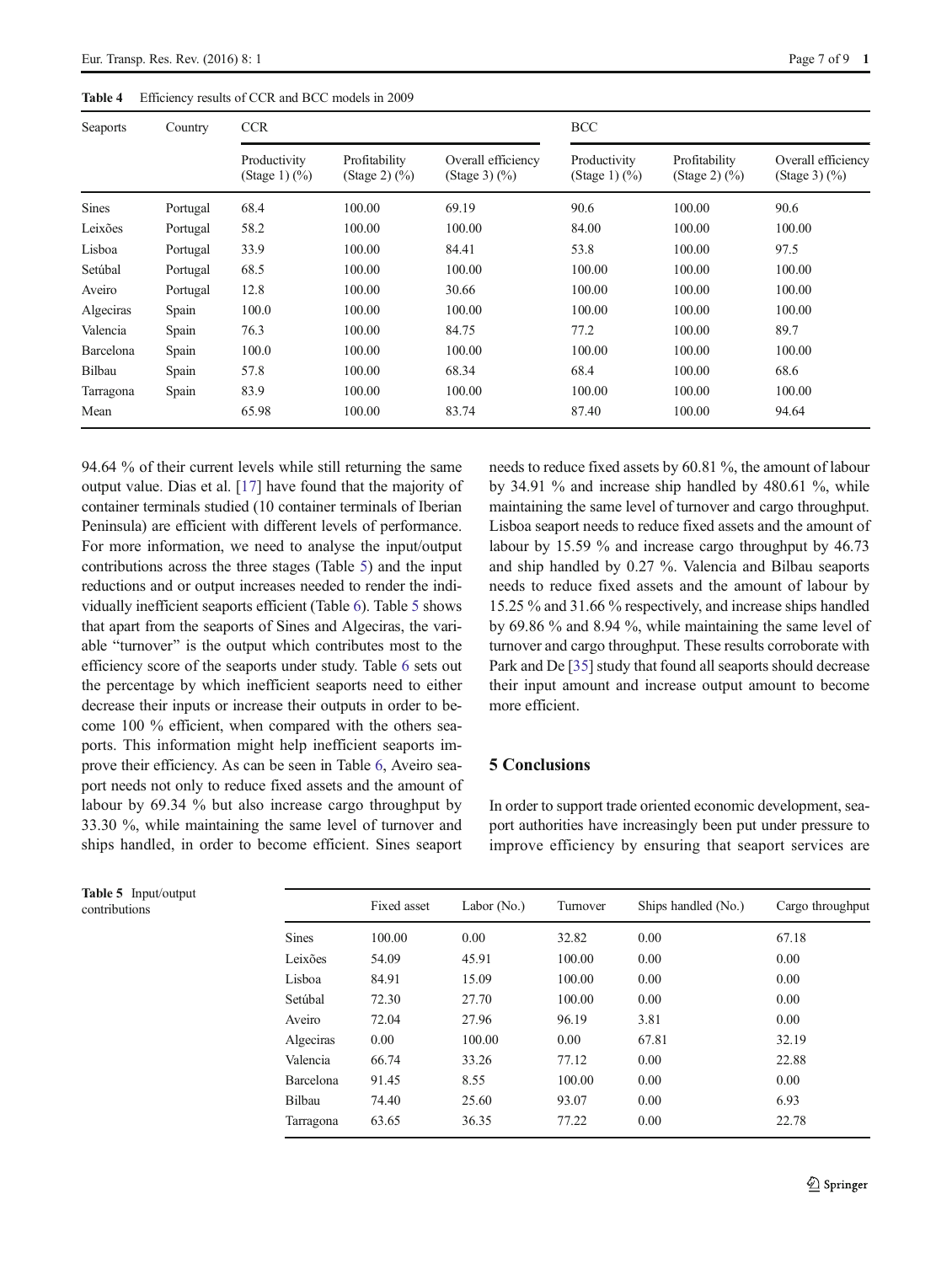<span id="page-7-0"></span>Table 6 Input reductions and/or output increases needed to render the individual inefficient seaports efficient

| Fixed asset | Labor $(N0)$ | Turnover | Ships handled (No.) | Cargo throughput |
|-------------|--------------|----------|---------------------|------------------|
| $-30.81$    | $-34.91$     | 0.00     | 480.61              | 0.00             |
| $-15.59$    | $-15.59$     | 0.00     | 0.27                | 46.73            |
| $-69.34$    | $-69.34$     | 0.00     | 0.00                | 33.30            |
| $-15.25$    | $-15.25$     | 0.00     | 69.86               | 0.00             |
| $-31.66$    | $-31.66$     | 0.00     | 8.94                | 0.00             |
|             |              |          |                     |                  |

provided on an internationally competitive basis. Thus, monitoring and comparing one's seaport with other seaports in terms of overall efficiency has become an essential part of macroeconomic reform programs in many countries. In an internationalized and competitive market, the positioning of seaports, although constrained by some external factors - location, economic development of the region they serve, amongst others - are increasingly dependent on their ability to adapt and meet the operational conditions arising from the physical and technological means and the strategic choices made by the main players in the market.

Within this perspective, this paper presents the efficiency analysis of the top-ten Iberian seaports using a DEA approach. This paper has explored the alternative "Four-stage" DEA methods develop by Park and De (35). Using a cross sectional data of 2009 was possible to conclude that the average efficiency score under CCR is equal to 83.74 meaning that, on average, the seaports analysed could operate at 83.74 % of their current levels while still returning the same output value. All seaports in the two models return a 100 % profitability score. In terms of overall efficiency, the seaports of Leixões, Setúbal, Algeciras, Barcelona and Tarragona attain a 100 % efficiency score, meaning they performed the best amongst this group and represent benchmark reference seaports on the Iberian Peninsula.

Unlike the ranking in terms of cargo throughput, the most efficient Portuguese seaports are Leixões and Setubal and their Spanish peers are Algeciras, Barcelona and Tarragona. This has proven what has been reported in other studiesthat seaport efficiency is not necessary influenced by its cargo throughput. Setubal seaport, despite being fourth in terms of total cargo throughput, makes good use of its inputs to produce outputs, probably due to being located near both an industrial park and some important companies such as Autoeuropa (automotive industry) and Portucel (paper industry) and the seaport's operators probably adjust their inputs to make better use of cargo carried by these companies. Tarragona seaport, despite being fifth in the Top 5, has benefited from being located near Barcelona seaport and absorbs all the overspill cargo that Barcelona seaport has difficulty in operationally handling. When looking at the input/output contributions to the efficiency level we find that the variable "turnover" is the output which contributes most to the efficiency score of the seaports under study.

The findings of this research are important to seaports authorities because this study allows them to know its efficiency during a long time period, the input and output that contribute to it and how they can improve it.

The main limitation of this study derives from not considering all Iberian seaports in the analysis and hence preventing any conclusions onsmaller seaports. Therefore, the conclusions presented here are limited to the selected sample of the most representative Iberian seaports. As DEA analysis calculates the efficiency based on the selected DMU's, the results probably would be different if the sample was different. In this sense, we would suggest the study be applied to all Iberian seaports. We would also recommend that the study be applied to the same seaports for the period since 2009 to analyse and compare i) the effects of the global financial crisisand the recovery, or otherwise, of seaports, ii) the effect of the latest restructurings, for example, Aveiro seaport's link to the national railway network, operational in 2010, provides for the movement of around 600,000 t, and iii) the effects of the enlargement of the Panama Canal from 2013 that will impact on the world's shipping routes and the positioning of Iberian seaports.

Open Access This article is distributed under the terms of the Creative Commons Attribution 4.0 International License (http://creativecommons. org/licenses/by/4.0/), which permits unrestricted use, distribution, and reproduction in any medium, provided you give appropriate credit to the original author(s) and the source, provide a link to the Creative Commons license, and indicate if changes were made.

# References

- 1. Al-Eraqui A, Mustafa A, Khader A, Barros C (2008) Efficiency of Middle Eastern and East African seaports: application of DEA using Windows analysis. Eur J Sci Res 23(4):597–612
- 2. APA (2006) Administração do Porto de Aveiro. Plano Estratégico do Porto de Aveiro [online] [http://www.portodeaveiropt:7777/](http://www.portodeaveiropt:7777/publishing/img/home_294/fotos/708451310021181811203.pdf) [publishing/img/home\\_294/fotos/708451310021181811203.pdf](http://www.portodeaveiropt:7777/publishing/img/home_294/fotos/708451310021181811203.pdf) Accessed 22 Jan 2010
- 3. Banker R, Charnes A, Cooper W (1984) Some models for estimating technical and scale inefficiencies in data envelopment analysis. Manag Sci 30:1078–1092
- 4. Barros C (2003a) Incentive regulation and efficiency of Portuguese port authorities. Marit Econ Logist 5(1):55–69
- 5. Barros C (2003b) The measurement of efficiency of Portuguese seaport authorities with DEA. Int J Transp Econ 30(3):335-354